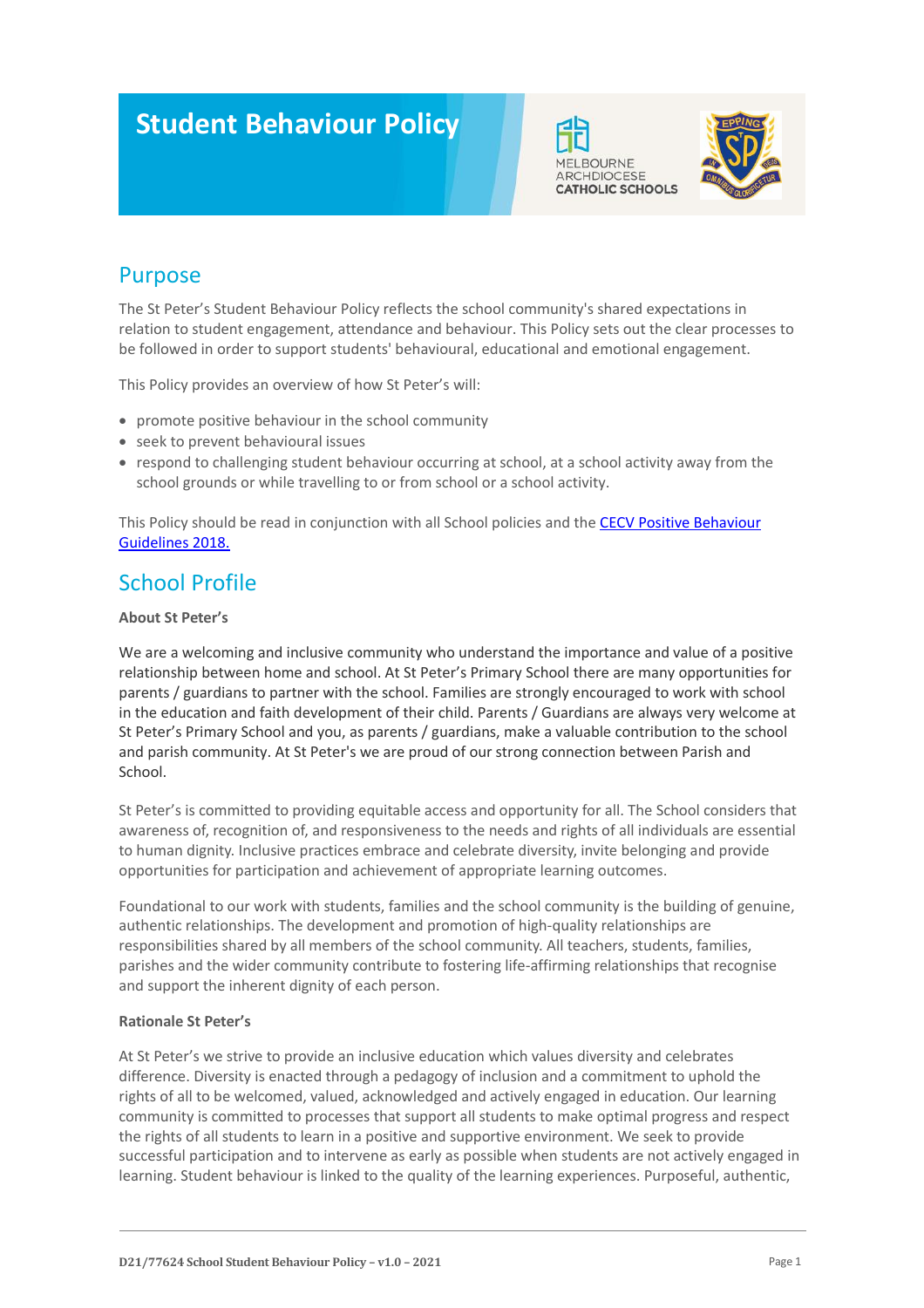and relevant learning experiences that are of a sufficiently challenging yet achievable standard maximise positive behaviour.

#### **Vision**

Our learning journey enriches our Catholic faith and life. Enlivened by the Holy Spirit we explore the possibilities of our world with hope and are called to make a difference; embracing challenges, seeking meaning and celebrating success.

#### **Mission**

As a Catholic school, the person and teachings of Jesus Christ, as presented in the gospels and proclaimed by the Church, are central to our vision, mission and values. We seek to support learners to come into the fullness of their own humanity and deepen their relationship with God.

#### **Aims**

Our school is a community that exemplifies the gospel values of love, forgiveness, justice and truth. Our school community recognises that everyone has the right to be respected, to feel safe and be safe and, in turn, our school community acknowledges each member's own obligation to behave responsibly. This Policy is intended to guide our school's actions. It has been developed in consultation with the school community and seeks to prioritise respectful relationships and safety in response to the rights and needs of all members of the school community. A safe and supportive environment respects the rights of all students to learn, the rights of all teachers to teach and the rights of all members of the school community to be safe.

Every person at the school has a right to feel safe, to be happy and to learn. Therefore our school aims:

- to promote the values of honesty, fairness and respect for others
- to acknowledge the worth of all members of the community and their right to work and learn in a positive environment
- to maintain good order and harmony
- to affirm cooperation as well as responsible independence in learning
- to foster self-discipline and to develop responsibility for one's own behaviour.

#### **Guiding Principles**

St Peter's strives to build a safe and positive school environment that is guided by Gospel values and honours the dignity of the individual, the family and the school.

The development and promotion of high-quality relationships are responsibilities shared by all members of the school community. Teachers, students, families, parish members and the wider community contribute to and share in the responsibility to foster life-affirming relationships that recognise and support the inherent dignity and safety of each person. All members of the school community are expected to contribute to the mission and vision of the school and to understand their rights and acknowledge their obligation to behave responsibly.

As a provider of Catholic education, the school Principal will take into account the need for the school community to represent and conform with the doctrines, beliefs and principles of the Catholic faith when making decisions regarding matters of school administration, including enrolment. Pupils and families who are members of other faiths are warmly welcomed at our school. However, the school reserves its right to exercise its administrative discretion in appropriate circumstances, where it is necessary to do so to avoid injury to the religious sensitivities of the Catholic school community.

It is vitally important that the school is made fully aware of each child's individual circumstances insofar as these may impact upon his or her physical, functional, emotional or educational needs, particularly where the school is required to provide additional support to the child.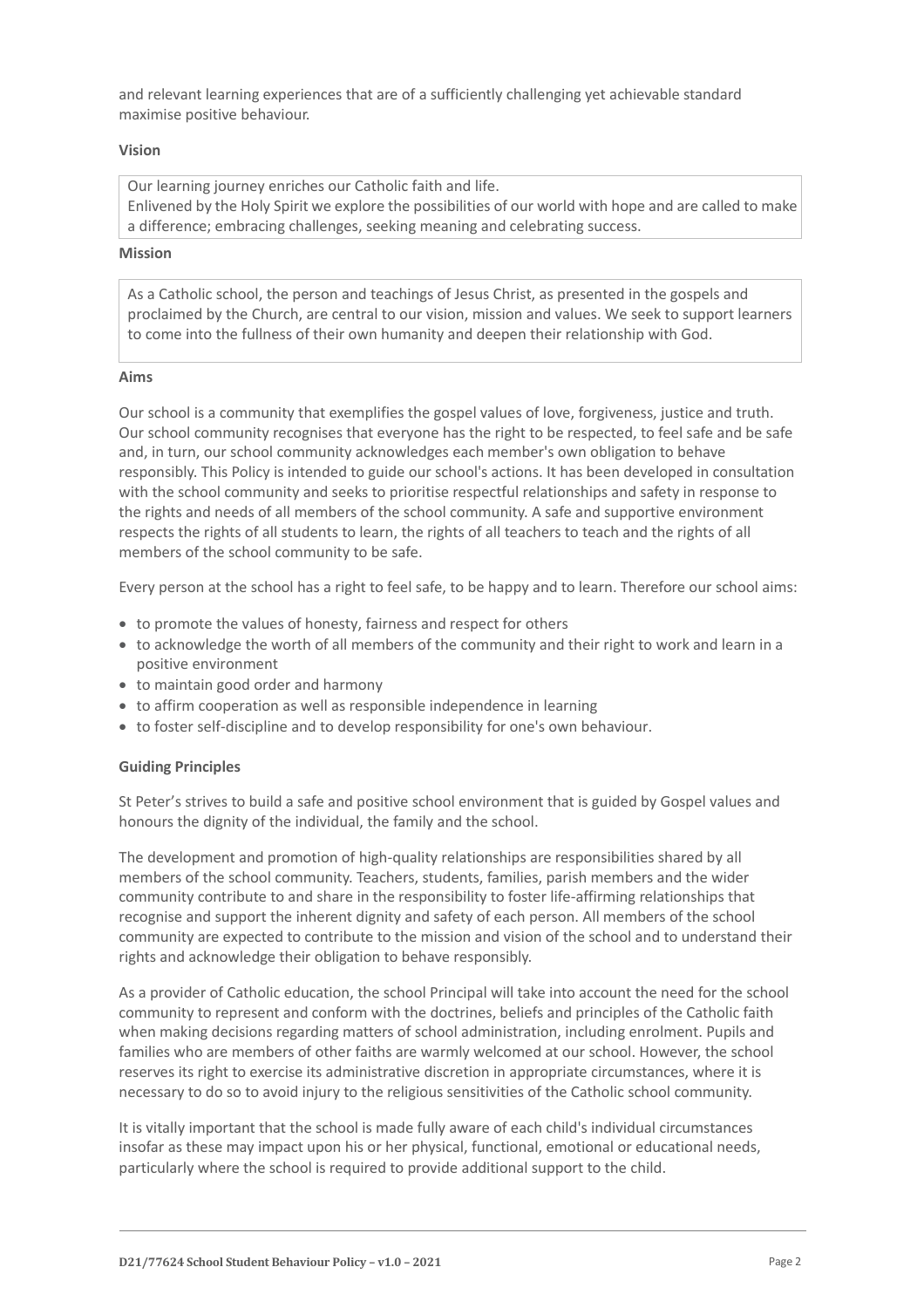# **Definitions**

- Behaviour is defined as the way in which one acts or conducts oneself, especially towards others. In general terms, it can be considered to be anything we say or do.
- Appropriate behaviour is behaving in a manner that is suitable for a public gathering, respecting the other members of the forum (class, meeting, assembly, gathering) and treating others as you would wish to be treated. Members are encouraged to take responsibility for their actions and to show mutual respect, maturity, and common sense. In general, appropriate behaviour is any behaviour that contributes to the positive learning environment and aligns with our school rules, codes of conduct and behavioural expectations.
- Inappropriate behaviour or unacceptable behaviour (including bullying, harassment and victimisation), may involve actions, words or physical gestures that could reasonably be perceived to be the cause of another person's distress or discomfort. Unacceptable behaviour does not have to be face-to-face, and may take many forms such as gestures, written, telephone or e-mail communications or through social media.
- Discriminatory conduct is conduct whereby an individual is treated less favourably on the basis of a relevant attribute, including their sex, race, sexual orientation, age, disability, religion, physical appearance or belief or gender reassignment. Such action may constitute discriminatory conduct that is contrary to Commonwealth and Victorian anti-discrimination legislation.
- Bullying is a broad concept which may generally be characterised as offensive, intimidating, malicious or insulting behaviour, an abuse or misuse of power through means that undermine, humiliate, denigrate or injure the recipient. Bullying generally involves a series or pattern of events in which one individual has demonstrated unacceptable behaviour towards another individual. Please refer to St Peter's Bullying Prevention Policy for further details.
- Challenging behaviour is behaviour that significantly challenges the day to day functioning of the school. The behaviour impacts on learning and interrupts students' and staff capacity to feel safe or function in a safe and orderly environment.
- At Risk behaviour is any behaviour that has the potential to cause harm or injury to self or other. This includes physical, emotional or psychological harm.
- Criminal offences refers to forms of unacceptable behaviour that may be serious enough to constitute a criminal offence. If St Peter's becomes aware that an offence has been or may have been committed, these concerns will be reported to the police or other authorities, as appropriate.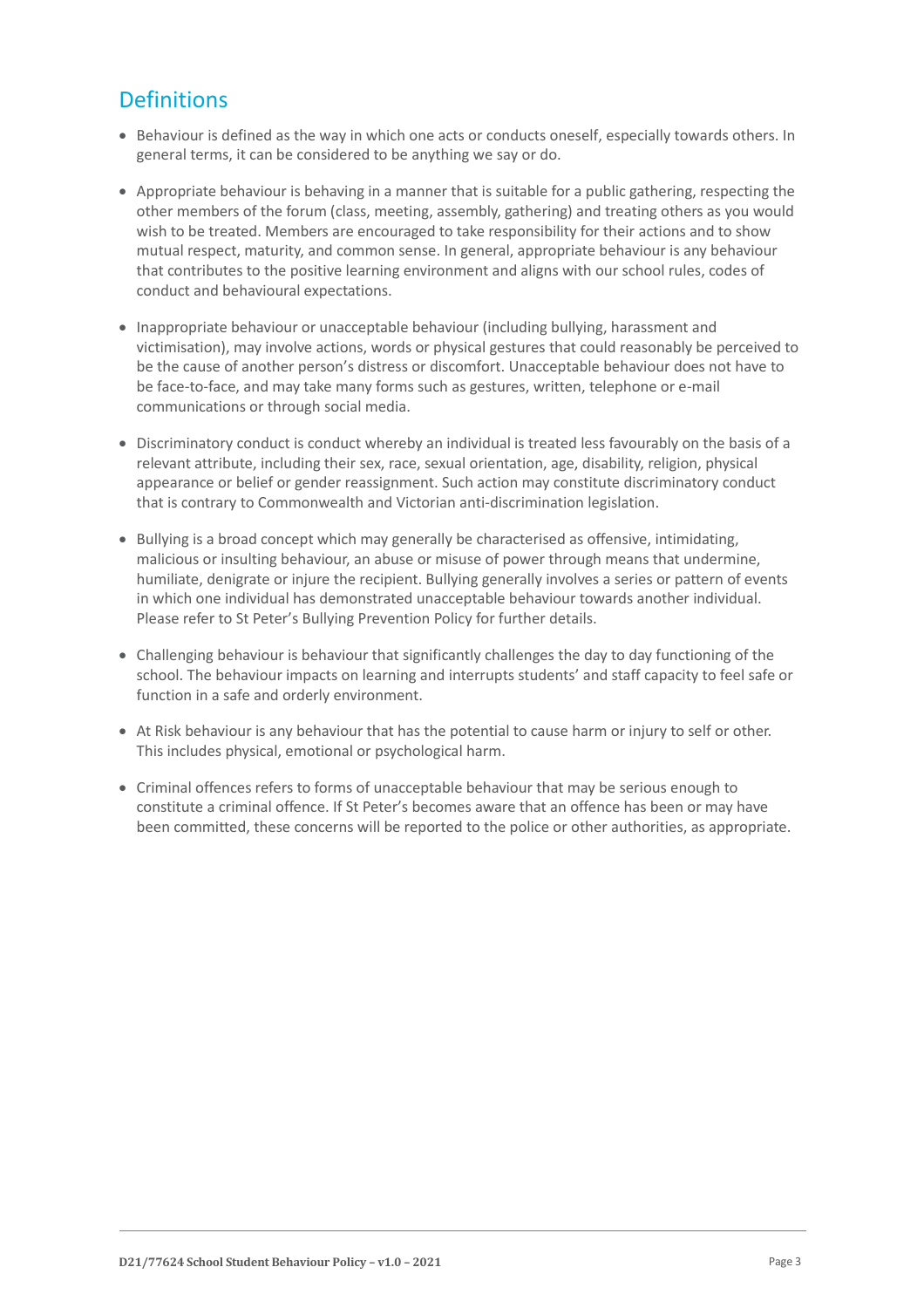### Legislative Context

The *Education Training and Reform Regulations 2017* (Vic.) (sch 4 cl 12) outlines the School's obligations to ensure that the care, safety and welfare of all students attending the School. In discharging its duty of care responsibilities, the School and teaching staff must exercise professional judgment to achieve a balance between ensuring that students do not face an unreasonable risk of harm and encouraging students' independence and maximising learning opportunities. Non-teaching staff, volunteers and external providers must exercise judgment appropriate in the circumstances. The school must also comply with legislation related to Occupational Health and Safety for staff.

This document is informed by relevant Australian and Victorian legislation including:

- *Education and Training Reform Act 2006* (Vic.)
- *Education and Training Reform Regulations 2017* (Vic.)
- *Disability Discrimination Act 1992* (Cth)
- *Disability Standards for Education 2005* (Cth)
- *Equal Opportunity Act 2010* (Vic.)
- *Occupational Health and Safety Act 2004* (Vic.).

This document should be read in combination with the CECV Positive Behaviour Guidelines 2018 and is also informed by the following resources:

- Victorian Registration and Qualifications Authority (VRQA) policy requirements
- National Safe Schools Framework<http://www.education.gov.au/national-safe-schools-framework-0>
- Excel: Wellbeing for Learning in Catholic School Communities
- Health Promoting Schools Framewor[k www.ahpsa.org.au](http://www.ahpsa.org.au/)
- CECV Intervention Framework 201[5 www.cecv.catholic.edu.au/publications/CECV-Intervention-](http://www.cecv.catholic.edu.au/publications/CECV-Intervention-Framework.pdf)[Framework.pdf](http://www.cecv.catholic.edu.au/publications/CECV-Intervention-Framework.pdf)
- Diocesan policy and regulations
- [CECV Safe and Sound Practice Guidelines](https://www.cecv.catholic.edu.au/getmedia/bad5e328-b5f9-4742-a66c-0c7f20ae21ff/Safe-and-Sound-Practice-Guidelines.aspx)

### Shared Behaviour Expectations

The School recognises the importance of providing clear guidance and expectations which are applicable to all members of the school community.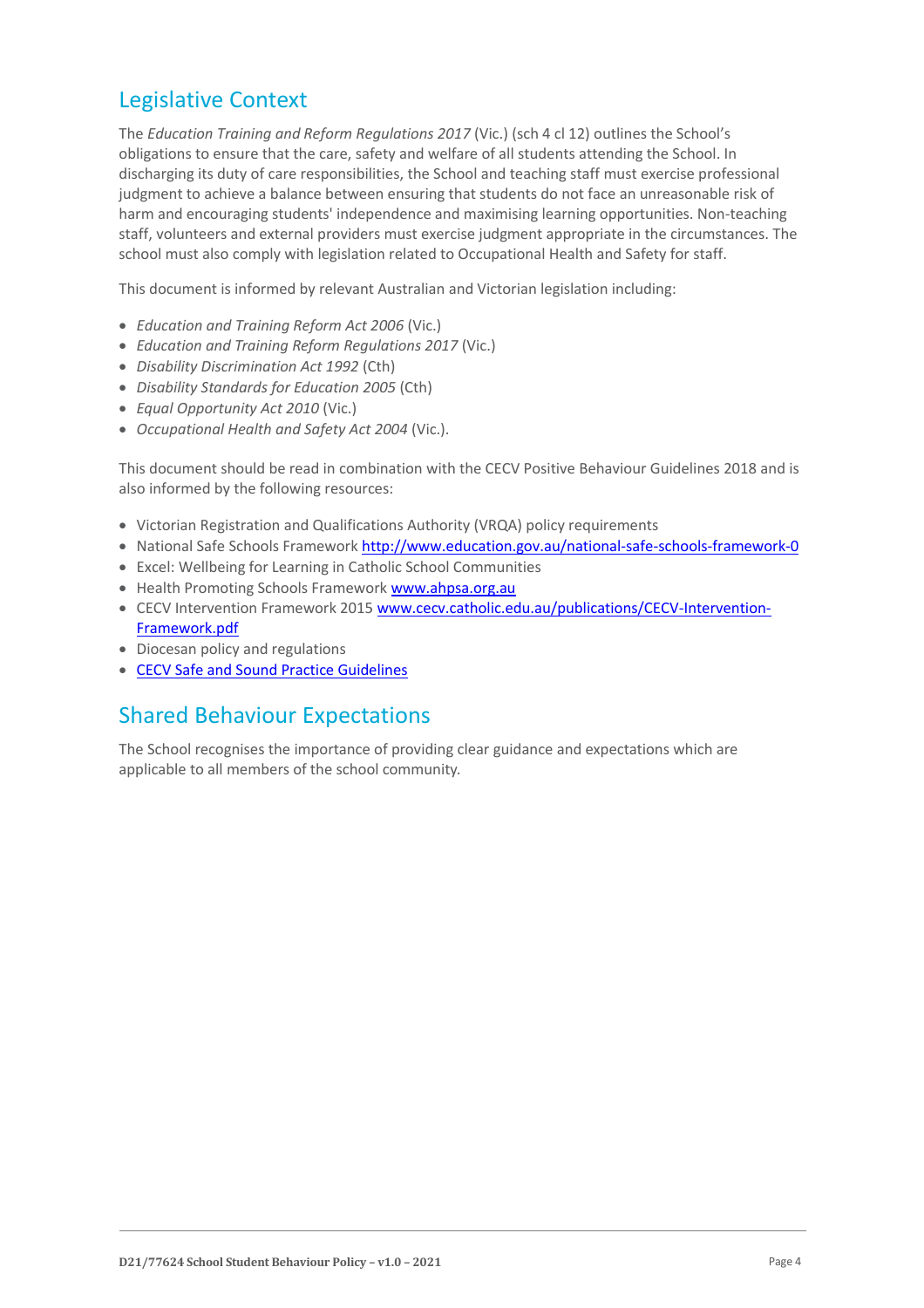The table below sets out the School's expectations for its students, parents and staff.

| <b>Students are expected to:</b> |                                                                                                                                                                                                                                                                                  | <b>Parents/Carers are expected</b><br>to:                                                                                                                                                                                                                                                                                                                                                          | <b>Principals/Teachers &amp; Staff</b><br>will:                                                                                                                                                                                                                                                     |  |
|----------------------------------|----------------------------------------------------------------------------------------------------------------------------------------------------------------------------------------------------------------------------------------------------------------------------------|----------------------------------------------------------------------------------------------------------------------------------------------------------------------------------------------------------------------------------------------------------------------------------------------------------------------------------------------------------------------------------------------------|-----------------------------------------------------------------------------------------------------------------------------------------------------------------------------------------------------------------------------------------------------------------------------------------------------|--|
| 1.                               | take responsibility for their<br>learning and have high<br>expectations in themselves<br>that they can learn                                                                                                                                                                     | 1.<br>have high expectations of<br>their child's behaviour,<br>understand and support<br>the implementation of the<br>School's behavioural<br>expectations                                                                                                                                                                                                                                         | 1.<br>promote positive<br>reinforcement and<br>enhance student self-<br>esteem by having a<br>planned approach for<br>recognising and<br>responding to appropriate<br>behaviour                                                                                                                     |  |
| 2.                               | model the School's core<br>values of respect,<br>endeavour,<br>communication, trust and<br>teamwork                                                                                                                                                                              | openly communicate with<br>2.<br>the School in regard to<br>their child's circumstances                                                                                                                                                                                                                                                                                                            | deliver an inclusive and<br>2.<br>comprehensive<br>curriculum which<br>promotes positive<br>behaviours and<br>emphasises the well-<br>being of every child<br>focusing on pro-social<br>behaviours                                                                                                  |  |
| 3.                               | take responsibility for their<br>own behaviour and the<br>impact of their behaviour<br>on others                                                                                                                                                                                 | 3.<br>cooperate with the School<br>by assisting in the<br>development and<br>enforcement of strategies<br>to address individual<br>needs                                                                                                                                                                                                                                                           | employ whole school and<br>3.<br>classroom practices to<br>establish a climate in<br>which appropriate<br>behaviour is the norm for<br>all students and focus on<br>the implementation of<br>preventative and early<br>intervention strategies to<br>deal with attendance and<br>behavioural issues |  |
| 4.                               | comply with this Policy and<br>work with teachers and<br>parents in developing<br>strategies to improve<br>outcomes to:<br>a) obey all reasonable<br>requests of staff<br>b) respect the rights of<br>others to be safe and<br>learn<br>respect the property<br>C)<br>of others. | provide complete,<br>4.<br>accurate and up to date<br>information when<br>completing an enrolment<br>form and supply the<br>School, prior to and during<br>the course of enrolment,<br>with any additional<br>information as may be<br>requested, including<br>copies of documents such<br>as medical/specialist<br>reports (where relevant to<br>the child's schooling),<br>reports from previous | consistently apply this<br>4.<br>Policy through a shared<br>collegiate understanding<br>and only exclude students<br>in extreme circumstances                                                                                                                                                       |  |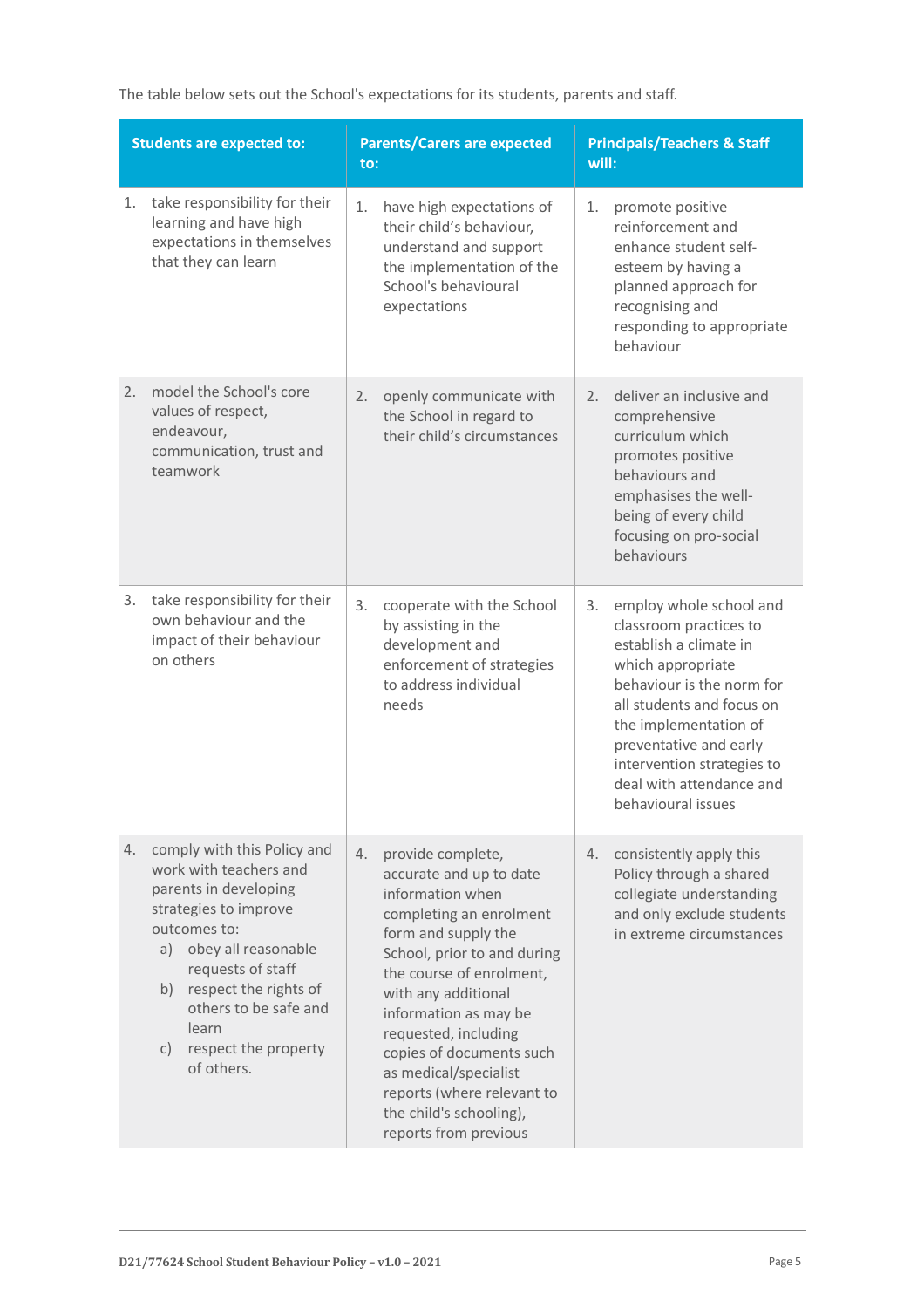|    | schools, court orders or<br>parenting agreements                                                                                                                                                                                                                                                                                          |    |                                                                                                                                                                                                                                                 |
|----|-------------------------------------------------------------------------------------------------------------------------------------------------------------------------------------------------------------------------------------------------------------------------------------------------------------------------------------------|----|-------------------------------------------------------------------------------------------------------------------------------------------------------------------------------------------------------------------------------------------------|
| 5. | comply with the school's<br>behaviour aims and the<br>school's Code of Conduct<br>and to support the school<br>in upholding prescribed<br>standards of dress,<br>appearance and<br>behaviour, in accordance<br>with the terms of your<br>child's enrolment at the<br>School.                                                              | 5. | plan for the professional<br>development needs of all<br>staff to enable them to<br>develop and maintain<br>positive relationships with<br>their students                                                                                       |
| 6. | acknowledge and<br>understand that<br>unacceptable behaviour<br>by a child, or repeated<br>behaviour by a parent or<br>guardian that, in the<br>school's view, is<br>unacceptable and<br>damaging to the<br>partnership between<br>parent/guardian and<br>school, may result in<br>suspension or termination<br>of the child's enrolment. | 6. | recognise that for some<br>students additional<br>support may be needed in<br>the form of staged<br>responses and staff are<br>committed to working<br>with families to<br>reintegrate students in an<br>educational setting after<br>exclusion |

# Attendance Expectations

Ensuring that students attend school each day is a legal requirement. It is also a shared expectation of all students, parents and the wider school community, focusing on positive and pro-social behaviours together with prevention and early intervention.

The school recognises the importance of providing clear guidance on student attendance that is applicable to all members of the school community.

Full details on attendance, expectations to promote attendance, and attendance/absence procedures are set out in the school's **Attendance Policy** and associated Department of Education and Training [School attendance guidelines.](https://www2.education.vic.gov.au/pal/attendance/guidance)

# School Actions and Consequences

Student engagement, regular attendance and positive behaviours will be supported through relationship based whole-school practices, as well as targeted and individualised support when required. Effective student behaviour change and student behaviour support is enhanced through internally-based school support structures, and externally-based family, education, community and interagency partnerships. The School will apply a range of supports and measures to address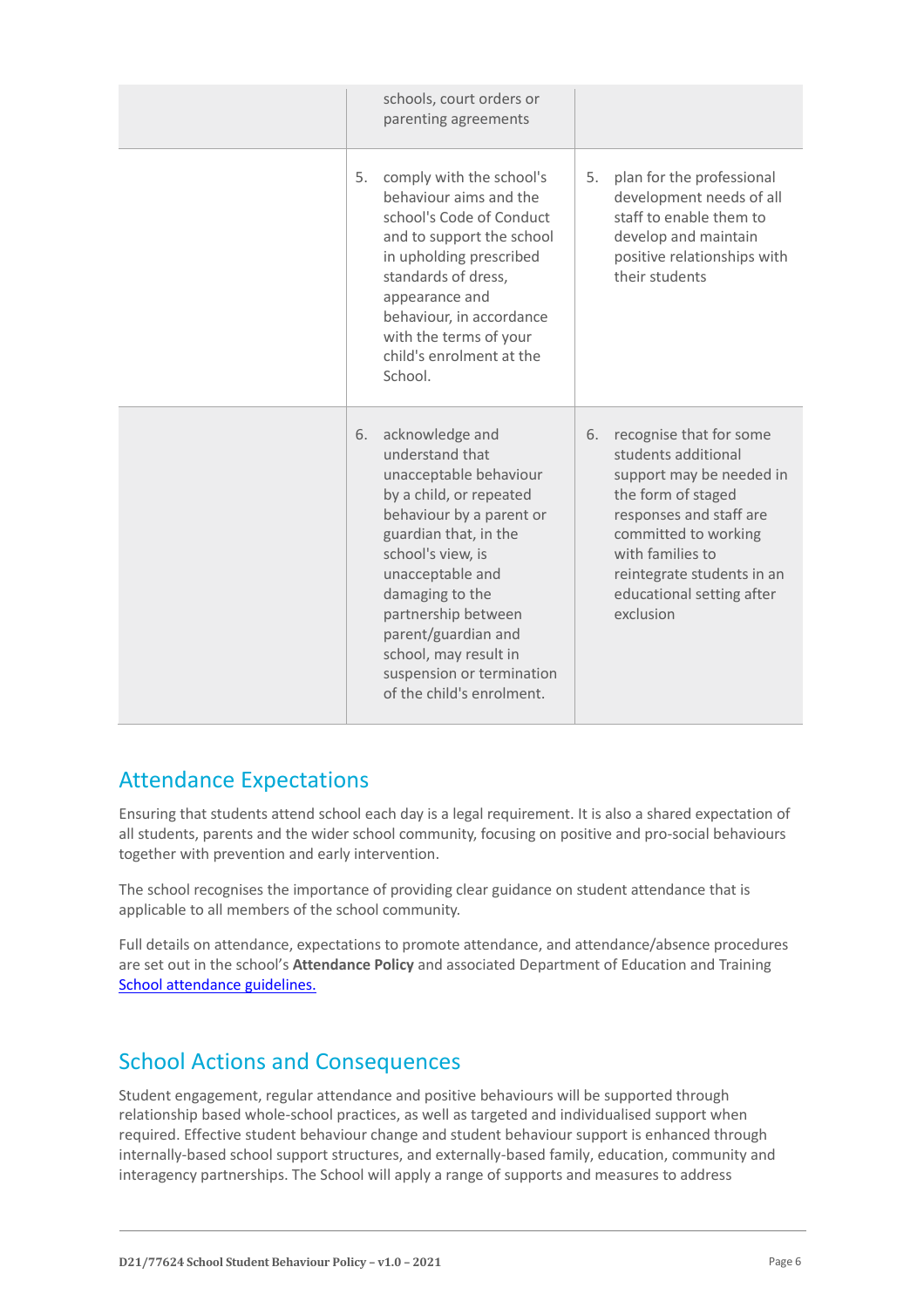inappropriate student behaviour. Where a student acts in breach of the behaviour standards of our school community, the School will institute a staged response, in accordance with the [CECV Positive](https://www.cecv.catholic.edu.au/getmedia/bc1d235d-9a98-4bb4-b3ac-84b50fa7c639/CECV-Positive-Behaviour-Guidelines_FINAL2.aspx?ext=.pdf)  [Behaviour](https://www.cecv.catholic.edu.au/getmedia/bc1d235d-9a98-4bb4-b3ac-84b50fa7c639/CECV-Positive-Behaviour-Guidelines_FINAL2.aspx?ext=.pdf) Guidelines 2018. Where applicable, an incident report will be completed and provided to the Principal or relevant staff member noting the templates provided in the CECV Positive Behaviour Guidelines

### **Positive reinforcement of appropriate behaviour**

St Peter's will implement culturally inclusive strategies to reinforce appropriate behaviour which may include verbal recognition, individual or class rewards, communication with parents/wider school community, as appropriate.

### **Tier 1: School-wide supports**

St Peter's implements culturally inclusive, school-wide preventative and early intervention strategies and practices for all its students to support positive behaviours, including:

- establishing predictable, fair and democratic classrooms and school environments
- providing physical environments that are conducive to positive behaviours and effective engagement in learning
- ensuring student participation in the development and implementation of whole school expectations
- empowering students by creating opportunities to take responsibility and be involved in decision making
- monitoring attendance and academic progress of students with the view to recognising students at risk and intervening early
- developing Personalised Learning Plans (PLP) in consultation with the Program Support Group (PSG) where appropriate for individual students.

#### **Tier 2: Targeted supports**

In addition to Tier 1 supports, some students may require targeted support or interventions to meet behavioural standards, including regular attendance. These students will be supported through a culturally appropriate staged response, including:

- understanding the student's background and needs
- ensuring a clear understanding of expectations by both students and teachers
- providing consistent school and classroom environments
- scaffolding the student's learning program
- data collection and documentation of incidents relating to the management of student behaviours to inform decision making
- revision of the Personalised Learning Plan (PLP) and creation of a Behaviour
- support Plan (BSP) or Attendance Maximisation Plan (AMP) as appropriate
- parent consultation via phone, videoconference or interview
- the Design and Implementation of support strategies that assist the student to self-calm such a quiet space or designated alternative area that they can go to if they are feeling overwhelmed
- case conference with specialist providers or MACS consultants (this may include Aboriginal and Torres Strait Islander or EAL/New Arrival/Refugee Learning Consultants where culturally appropriate).

#### **Tier 3: Intensive intervention**

When Tier 1 and Tier 2 systems are in place, the foundation for implementing Tier 3 supports is established. Complex behaviours are targeted to remediate and prevent further escalations. Support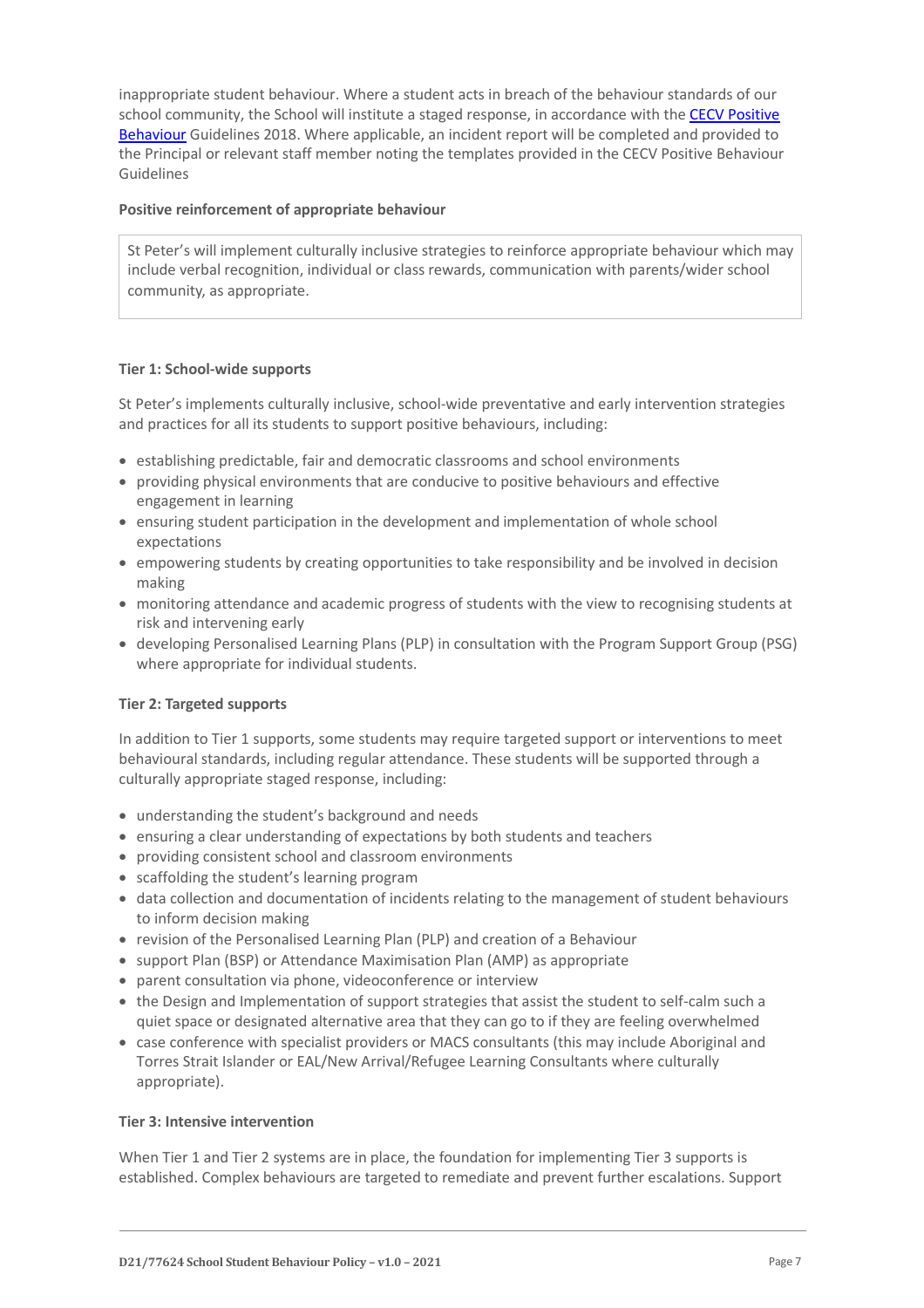provided to students at St Peter's will be aligned directly with the goals and targets set out in the students' Personalised Learning Plan (PLP), Behaviour Support Plan (BSP) and Student Safety Plan. Data systems provide school personnel with accurate, timely and practical information for making decisions about the fidelity and impact of individualised interventions that:

- value the student and support positive interaction
- have a clear data-informed strategy focused on preventing the occurrence of an identified behaviour by avoiding or adapting the circumstances that usually trigger this behaviour
- focus on building skills and developing alternative preferred behaviours
- consider the motivation for or functions of behaviours
- use the student's strengths and interests to increase success.

St Peter's will implement more intensive intervention strategies for students presenting with complex and ongoing difficulties or extended school refusal. Development of plans will require support from parents/carers and will often require consent to access specialised services.

St Peter's will support students with complex behaviours of concern through a culturally appropriate staged response which will generally include:

- ongoing implementation of universal and Tier 2 strategies
- use of data to inform and monitor the implementation of evidence-based interventions
- regular Program Support Group meetings to review PLP, BSP, safety plans and/or Attendance Maximisation Plans
- consultations with mutually agreed specialised support services
- implementation of explicit, data informed strategies designed to support the student to display safe behaviours. The design of the individualised support will be informed by the identified function of the behaviour and the explicit teaching of skills and desired behaviours.

#### **Consequences for student misbehaviour**

St Peter's adopts a staged response to challenging behaviour and appropriate reinforcement of appropriate behaviour noting that an effective Behaviour Support Plan (BSP) is developed to support the student in learning skills required for positive social interaction, along with the ability to become a more effective and successful learner. Consequences for misbehaviour are also implemented which may take the form of:

- non-verbal warning e.g. eye contact / hand movement / shake of head / teacher positioning to stand near misbehaving student(s)
- verbal warning which identifies the misbehaviour and gives student the opportunity to change his/her behaviour
- moving student in the room to a less disrupting situation
- separating student from the class for a short period of time to provide an opportunity for the student to settle
- readmission to class activity based on student being de-escalated
- student required to stay in after class for set period of time
- student required to complete work during recess / lunchtime
- student engaged in restorative actions supervised by classroom teacher
- student re-entry meeting.

When concerns arise about a student's on-going behaviour or when a student is displaying chronic patterns of problem behaviour, St Peter's will implement a targeted response to identify and address the presenting issues and reinforce replacement behaviours. This may involve the following support strategies:

 convening a Program Support Group (PSG) meeting involving parents/carers/Learning Diversity/Wellbeing coordinator and the student where appropriate.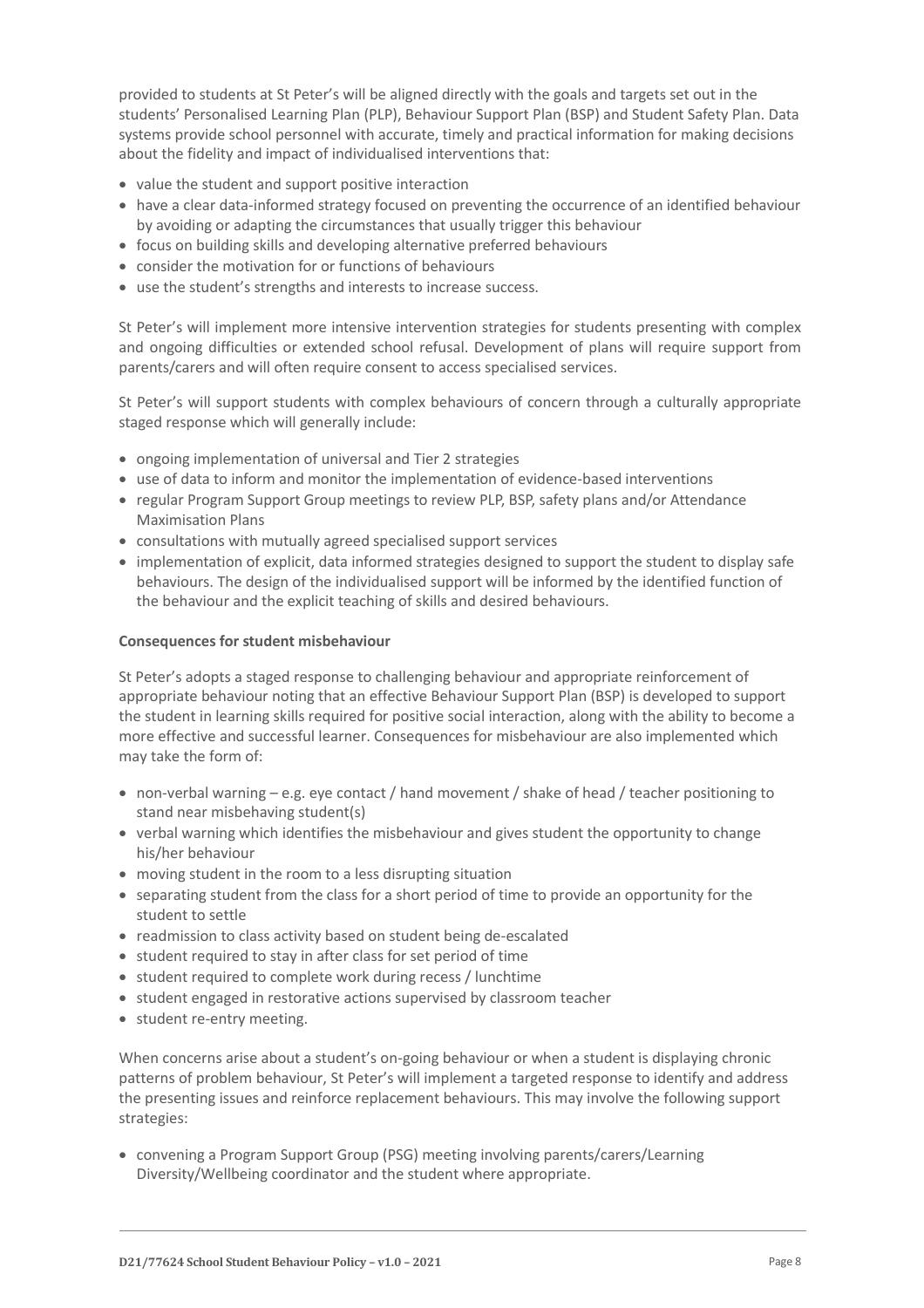- developing/Revising a Personalised Learning Plan (PLP) or attendance plan
- development/Revision of a Behaviour Support Plan (BSP) and/or Safety Plan where appropriate for individual students
- referral to Catholic Education or external Health or Allied Health providers
- consultation with external professionals, paediatrician, psychologist specialist practitioner
- contact with the Regional/Diocesan Office.

Disciplinary measures may be used as part of a staged response to challenging behaviour in combination with other engagement and support strategies to address the range of factors that may have contributed to the student's behaviour. Measures should always be proportionate to the nature of the behaviour, and are best used with support measures to identify and address causes of the behaviour and implementation of strategies to limit reoccurrence of inappropriate behaviour. Supportive actions and any disciplinary measures will be implemented in accordance with the CECV Positive Support Guidelines 2018 and may include:

- review of Behaviour Support and Safety Plans with specialised support
- restorative practice
- withdrawal of privileges
- withdrawal from class activities for a specified period. Where appropriate, parents/carers will be informed of such withdrawals
- withdrawal from class if a student's behaviour significantly interferes with the rights of other students to learn or the capacity of a teacher to teach a class. In situations where the student is not able to comply with the instruction to relocate, the class (all other students) will be relocated/evacuated. The student may be temporarily isolated from regular classroom activities to provide an opportunity to de-escalate or for a specified period of time. Parents/carers should be informed of such withdrawals.
- in circumstances where the student is unable to calm, remains in a heightened state of anxiety or is a danger to self or others, the parents will be asked to take the student home for the remainder of the school day.
- contracts for conduct/attendance/bullying
- suspension (in-school and out of school)
- negotiated Transfer
- expulsion
- referral to police, DHHS, emergency service or appropriate agency.

A student may be excluded from school in situations where all other measures have been implemented without success, or where an immediate suspension is the only appropriate course of action in response to the student's behaviour which may put the health, safety and well-being of other students, staff or themselves at significant risk or where actions require reporting to police or appropriate agencies.

If other strategies are unsuccessful in modifying student behaviour, the School will follow the Melbourne Archdiocese Pastoral Care Policies regarding suspension, negotiated transfer and expulsion.

#### **Corporal punishment**

The use of corporal punishment is expressly prohibited at St Peter's and under the *Education and Training Reform Act 2006* (Vic).

### **Consultation**

As every child's educational needs can change over time, it will often be necessary for the school to review any additional assistance that is being provided to the child, in consultation with parents/guardians and the child's treating medical/allied health professionals, in order to assess: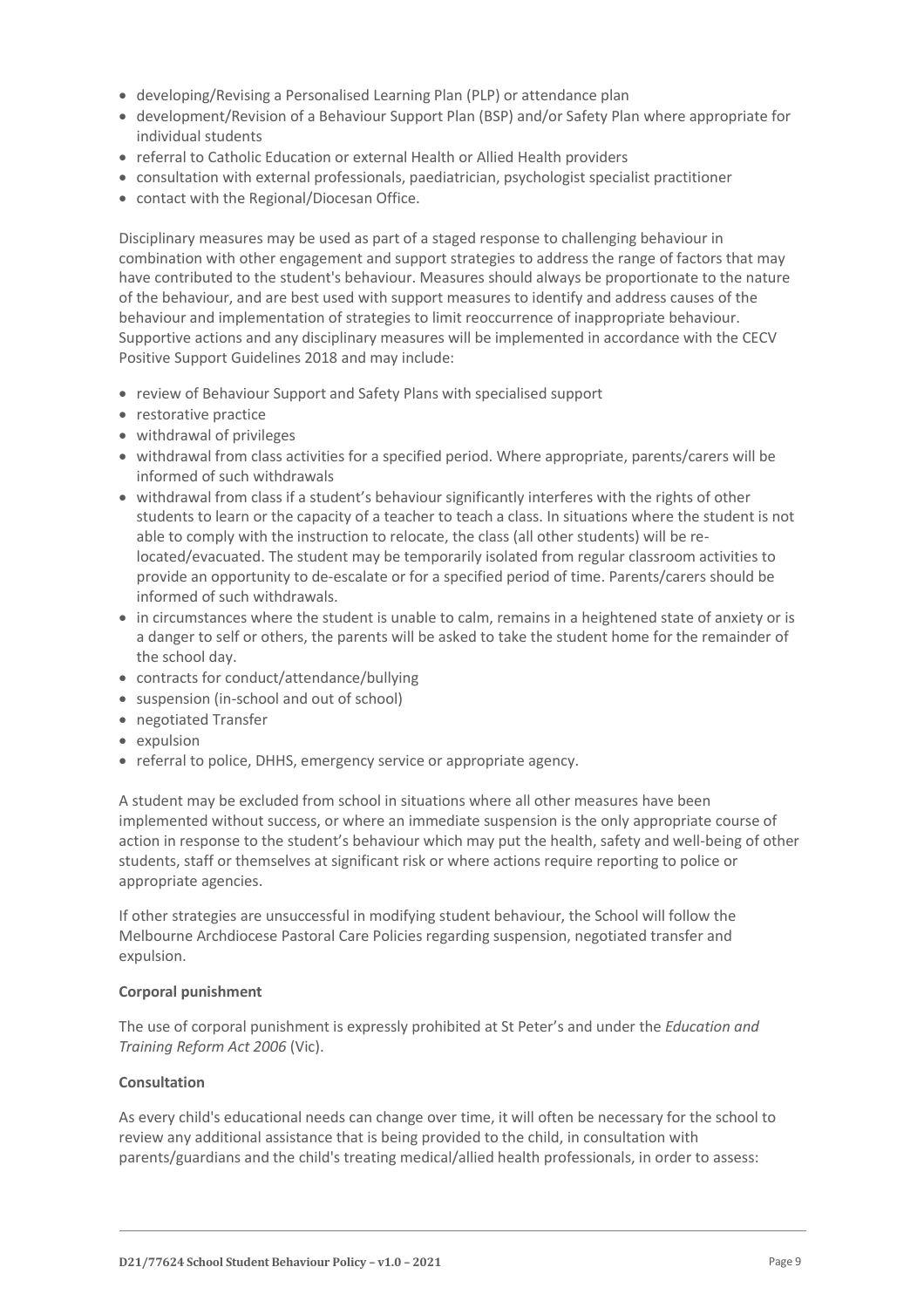- whether the additional assistance remains necessary and/or appropriate to the child's needs
- whether the additional assistance is having the anticipated positive effect on the child's individual physical, functional, emotional or educational goals
- whether additional specialised assistance is required
- whether it remains within the school's ability to continue to provide the additional assistance, given any limitations that may exist.

#### **Restraint and Seclusion**

St Peter's will undertake actions to prevent the need for the use of restraint or seclusion in accord with the CECV Positive Behaviour Guidelines 2018.

In alignment with the CECV Positive Behaviour Guidelines 2018

**Physical restraint** is defined as the use of force to prevent, restrict or subdue the movement of a student's body or part of their body where the student is not free to move away. Restraint does not include 'protective physical interventions', which involve physical contact to block, deflect or redirect a student's actions, or disengage from a student's grip.

**Seclusion** is the solitary confinement of a person in a room or area from which their exit is prevented by a barrier or another person. Seclusion includes situations where a person is left alone in a room or area and reasonably believes they cannot leave that room or area even if they may physically be able to (e.g. the door is not locked). In extreme circumstances, e.g. in response to behaviours that cause harm to self or others, teachers will respond by exiting the other students from the learning space to ensure their safety. Where the student continues to display threatening and dangerous behaviour (e.g. wielding a bat), staff will seek to limit harm to others by isolating the student for the minimum amount of time required for the student to calm. Seclusion does not include the use of a safe place, time out or chill out rooms, being conditions that are set up to support the student and often included in Behaviour Support Plans.

If a student is placed in a separate room as a means of seclusion, staff will maintain appropriate supervision of the student.

Whilst St Peter's acknowledges that that prevention is the best strategy, there are limited circumstances in which restraint or seclusion may be deemed appropriate. In making a decision to implement any form of restraint or seclusion, St Peter's staff are aware that their actions may directly increase the risk of injury and trauma, both for the student and for the staff member themselves. Such decisions are usually required to be made in times of high stress. Actions that may be considered reasonable will be made by staff present and will depend on the individual circumstances of each case as a matter of professional judgment.

The use of restraint or seclusion does not form part of any of St Peter's's Behaviour Support Plans or Student Safety Plan. Restraint and seclusion will only be used in limited emergency situations, as outlined below.

- 1. The student's behaviour poses an imminent threat of physical harm or danger.
- 2. The action is reasonable in all the circumstances.
- 3. There is no less restrictive means of responding in the circumstances.

In the event that restraint or seclusion is used, the least restrictive form of restraint/seclusion will be used for the minimum time possible. The restraint/seclusion will cease as soon as the immediate danger for the student or others is averted.

The clear priority when managing such an incident will be the safety of all concerned. St Peter's's staff involved in an incident of restraint or seclusion will immediately notify the principal and provide for the immediate care and safety or those concerned. The student's parents will be contacted. A post incident evaluation and report will be completed in accord with the templates and processes outlined in the CECV Positive Behaviour Guidelines 2018.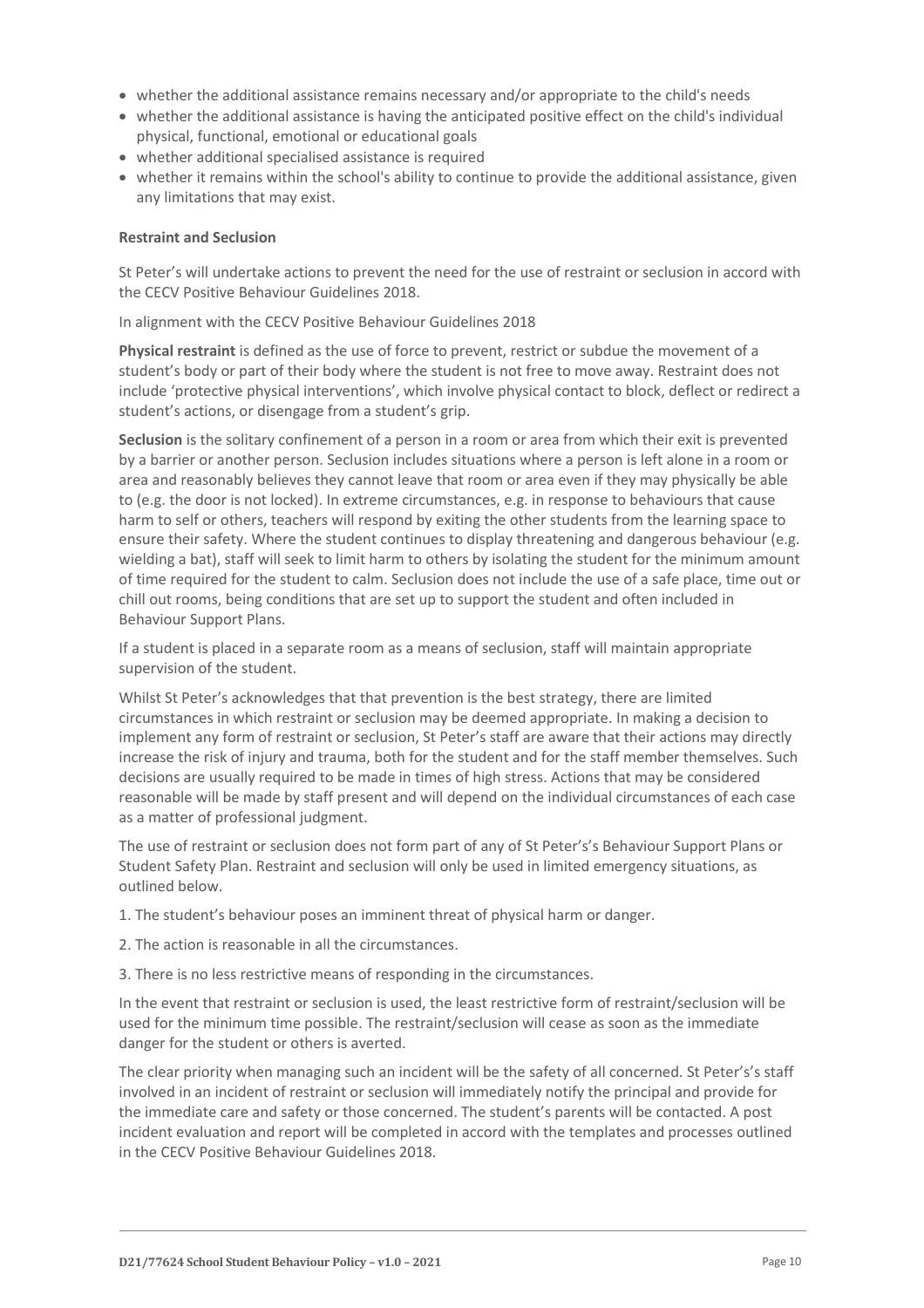# Assessing and Mitigating Risk

To assist the school to discharge its safety responsibilities, St Peter's will adhere to an Occupational Health & Safety Program through which potential safety hazards are identified and analysed in terms of the likelihood of an event occurring, and the potential consequences if the event was to occur. A similar risk based approach is taken with respect to Student Duty of Care, with the definitions of likelihood and consequences. St Peter's will refer to CECV publications and may engage the services of the Catholic Education Office for the purpose of assessing student safety risks and determining how best to support the needs of the students, staff and broader community.

It is important that all staff consistently enforce school rules and safety policies, and actively engage in ensuring the physical and emotional wellbeing of students.

References:

- CECV Positive Behaviour Guidelines 2018 Templates
- Behaviour Support Template
- Student Safety Plan Template (A&B)
- Record of Restraint and Seclusion
- Post Incident Checklist for Principals
- Risk Assessment Tool
- Diocesan policy and regulations
- CECV Safe and Sound Practice Guidelines